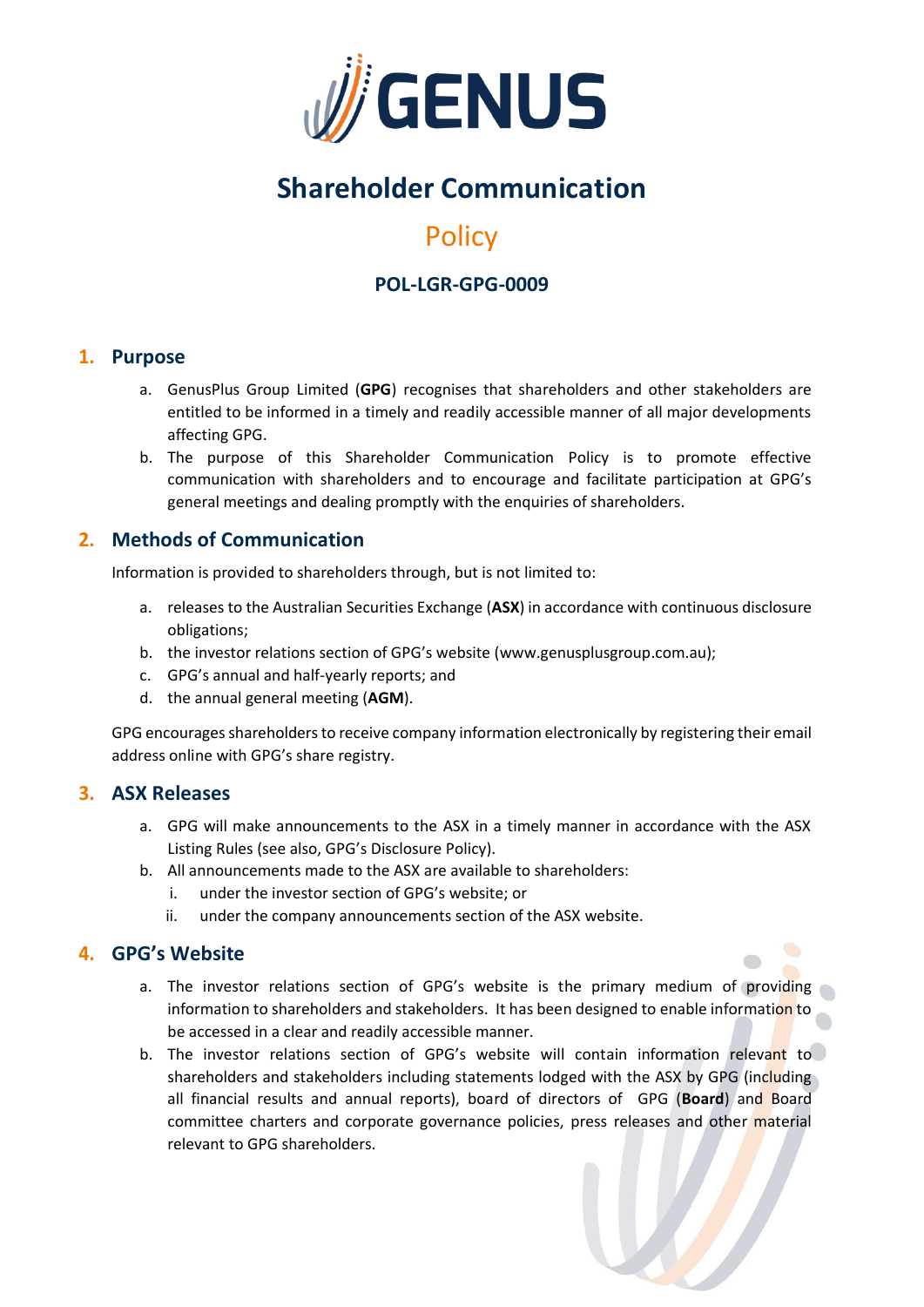

*c.* Shareholder and stakeholders can also contact GPG via its website under the "Contact" tab of GPG's website (www.genusplusgroup.com.au).

## **5. Annual General Meeting**

- a. The (**AGM**) provides an important opportunity for GPG to provide information to its shareholders and a reasonable opportunity for informed shareholder participation. At the AGM, shareholders will have a reasonable opportunity to express their views to the Board and management and to vote on the Board's proposals. All shareholders are encouraged to attend the AGM.
- b. The date, time and location of the AGM will be provided in the notice of meeting and on GPG's website.
- c. Where practicable, GPG will consider the use of technological solutions for encouraging shareholder participation at meetings (which may include, for example, live webcasting of meetings, holding meetings across multiple venues by live telecommunications and hybrid meetings).
- d. The notice of meeting and proxy form will be distributed to all shareholders prior to the AGM in the timeframe set by the Corporations Act and will be available on GPG's website.
- e. GPG's auditor attends its AGM and is available to answer any questions regarding the conduct of and any issues arising from the audit or the preparation and content of the auditor's report.

#### **6. General**

#### a. **Annual report**:

Unless the share registry has been notified otherwise, the annual report will be emailed to all shareholders (to the email address recorded on GPG's share register) prior to the AGM and within the timeframe set by the Corporations Act.

#### b. **Half-year and full-year results**:

The half-year and full-year results will be announced to the ASX pursuant to the ASX Listing Rules and are available to shareholders in the same manner as other ASX announcements. Following the release of GPG's half-year and full-year results, GPG may conduct investor and analyst briefings at which the media, institutional investors and stockbroking analysts will be briefed and given an opportunity to ask questions of the Managing Director, Chief Financial Officer and other relevant members of management.

#### c. **Dividends**:

Australian resident shareholders are encouraged to provide GPG's share registry with bank account details to enable GPG to pay dividends by electronic funds transfer, rather than by cheque.

#### d. **Share registry**:

Shareholders with any questions related to their shareholding should contact GPG's share registry at:

| Address                            | <b>Link Market Services</b>            |
|------------------------------------|----------------------------------------|
| Website (online lodgement enquiry) | https://www.linkmarketservices.com.au/ |
| Telephone number                   | 1300 554 474                           |
| Email                              | info@linkmarketservices.com.au         |